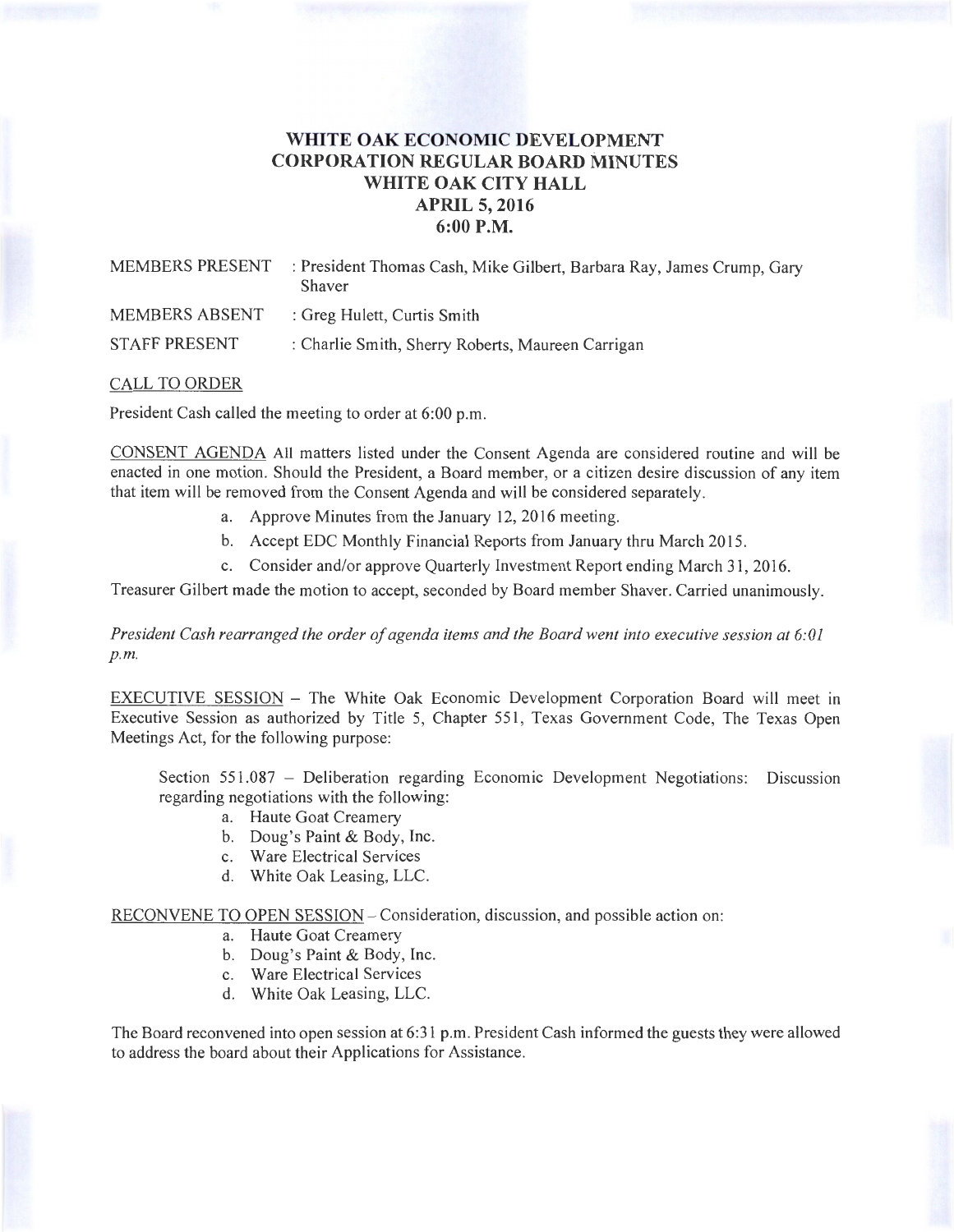Mr. Vanderbilt on behalf of Haute Goat Creamery addressed the Board and presented a brief history of Haute Goat Creamery. Their current building in Longview is too small. The milk used to make cheese comes from Sulphur Springs but they are expecting a second source to help soon. The company has 2.8 employees. They have a diverse customer base and they operate a retail store. The business has roughly 24- 25 wholesale customers. They sell a lot of cheese in Shreveport and Tyler with San Antonio being about as far as they go. They sell at Farmers Markets and online sales.

Mr. Vanderbilt passed out a presentation to each board member. They are looking at one of Peter Paul's Plumbing units in the new strip plaza to rent. They would move their existing equipment to the White Oak property. They are asking for assistance to move and to purchase some additional equipment, e.g., broiler chiller, walk in freezer and refrigerator. Their long-term goal is to grow the business and go from 7,000 to 30,000 pounds in five years and have 4.8 people on the payroll. They have the right products; they just need the right production. They sell to Brookshire's Fresh, and Whole Foods. They are attempting to sell to Central Market in Dallas.

Doug Smith with Doug's Paint & Body addressed the Board. They need a new spray booth because they are experiencing a bottleneck with output and the insurance companies like to get the work done faster. He has the space and wants to add two more employees, but cannot until he relieves the bottleneck in the paint shop.

Board member Crump asked Doug if he would be able to commit to adding two employees if he were to receive an incentive for the paint booth. Doug answered yes and explained that his shop and one shop in Longview are the only two in the area who have invested in the aluminum repair process required for the new Ford F150s in this area. For the insurance company to send the body shop the work and for Ford to stand behind the work, you have to have the equipment and place to work on the trucks away from all the other vehicles.

Craig Ware, owner of Ware Electrical Services addressed the Board. He explained he has been in business for 14 years. There is currently a waiting list for electricians. He just hired a fifth employee, but does not have a truck for him. He is paying mileage for him to use his own vehicle. In electrical repair work, the employees have to go to the client and need the truck with the material onboard to do the work.

Scooter Goll, owner of White Oak Leasing, LLC. explained to the Board that he was here six years ago when he built the business park in Cherokee Trace. He had planned to move his company from Longview to White Oak years ago but could not afford to because of the economy. He wants to move Lone Star Vending into a new building by White Oak Leasing, LLC. He would bring the building, equipment and sales tax on the vending machine sales to White Oak.

CONSIDER AND/OR APPROVE as a Project of the Corporation, an Application for Assistance by Haute Goat Creamery to make direct incentives to, or expenditures for, the creation and/or retention of primary jobs associated with the relocation and development of its current operations at 1902 East Highway 80.

Treasurer Gilbert made the motion to offer Haute Goat Creamery a \$50,000 grant, seconded by Secretary Ray. Carried unanimously.

CONSIDER AND/OR APPROVE as a Project of the Corporation, an Application for Assistance by Doug's Paint & Body, Inc. to make direct incentives to, or expenditures for, the creation and/or retention of primary jobs associated with the relocation and development of its current operations at 306 West Highway 80.

Board member Crump made the motion to offer Doug's Paint & Body a \$50,000 grant and a \$50,000 nointerest loan with a three-year term, seconded by Treasurer Gilbert. Carried unanimously.